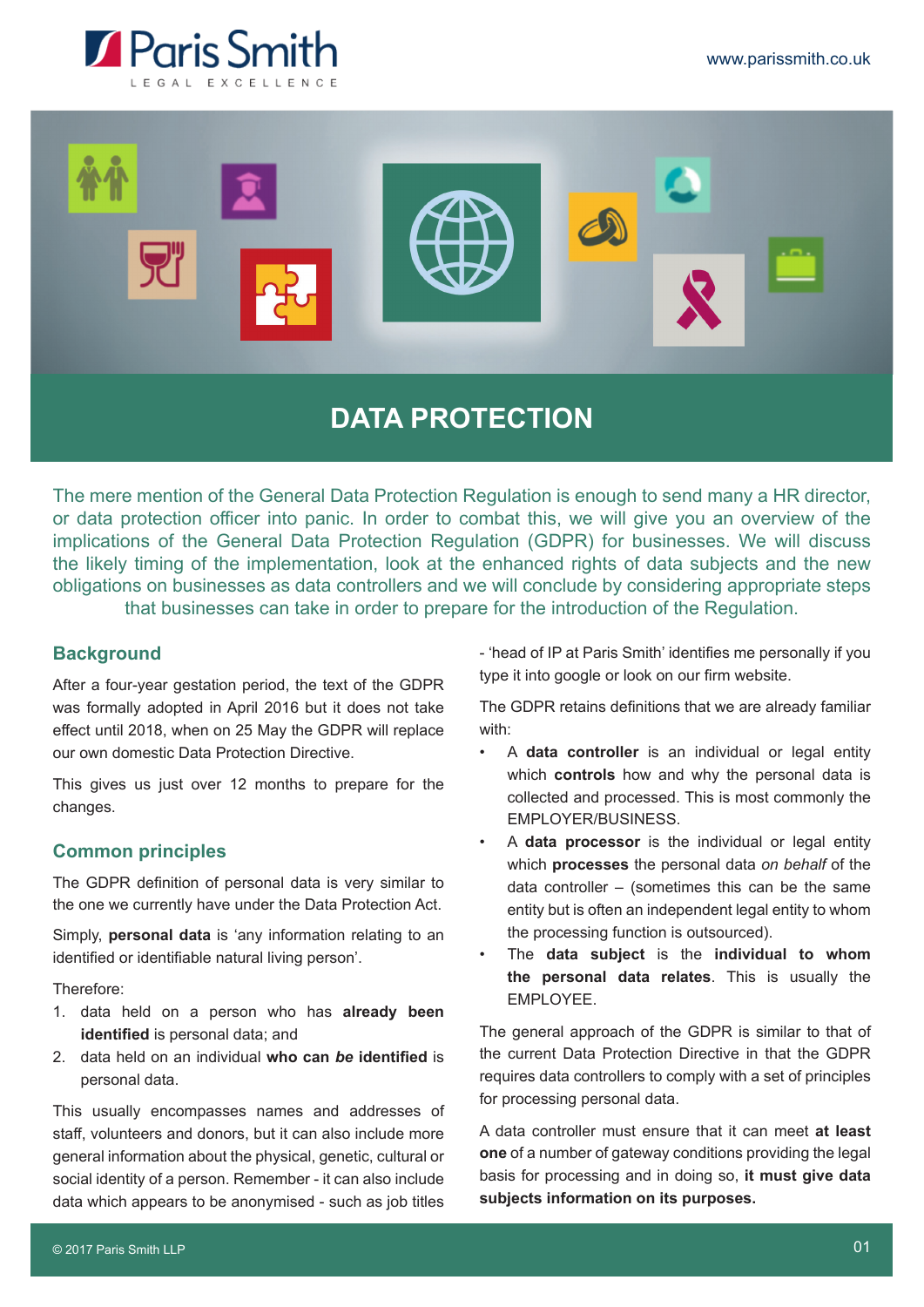

## **GDPR - What's new?**

When it comes into effect in May 2018, the GDPR will introduce a range of changes.

1. There will be **no more notification requirement** – the current rules require data controllers to register with the ICO. This notification requirement is being abolished going forward.

2. **Scope of protection** – The new rules will extend to data controllers and processors who offer goods and services into the EU but themselves are based outside of the EU. This is not the case under the current rules where businesses are only bound by Data Protection legislation if they are based within the EU. This means that even in a 'hard Brexit' scenario, the new rules will affect many British businesses if they are processing data pertaining to individuals based within the EU.

3. **New Duties for Data Controllers** - Looking specifically at the new duties for data controllers under the GDPR. The main changes are with regard to focusing on:

- a) demonstrating compliance. As we are all very aware already, as data controller, the business has a duty to comply with data protection principles. However the GDPR also requires the data controller to be able to demonstrate compliance through rigorous **documenting decision making processes and following documented procedures.** It will not be sufficient to say "but we are not in breach and therefore must be compliant"; compliance must be actively undertaken and it may be necessary to implement new technical and organisational measures to show compliance.
- b) **data protection by design** from May 2018 ALL data controllers will be expected to take steps to build data protection into system design.

Subject to what is technically practicable and subject to cost, businesses will need to build in safeguards to comply with the new rules. Measures must be taken to:

- 1) minimise data collected;
- 2) ensure it is processed ONLY for the specific purpose for which it was obtained; and
- 3) ensure that the data is retained for no longer than is strictly necessary in the circumstances.
- c) **impact assessments** the GDPR will introduce obligations on data controllers to undertake 'regular' impact assessments of high risk processing activities. How regular these assessments need to be is not yet clear, but it is anticipated that the assessments should really be 'ongoing' and certainly annually. The assessment should include:
	- a description of any high risk processing activities;
	- the purpose for which the activities are being carried out;
	- identification of any risk arising from the processing; and
	- identifying measures being taken in order to mitigate against such risk.

4. **New duties for data processors** - data processors don't get away with it!

Businesses typically use data processors in a number of contexts, including banking, often outsourced HR and payroll function and as a provider of cloud services.

- a) The GDPR tightens the rules on the use of data processors, extending the formal contractual requirements needed between data controllers and processors. From May 2018, the third party processor may only process personal data if it has documented instructions from the data controller setting out the specific processing activities to be undertaken.
- b) The data processor will be under an obligation to notify the data controller of any data breach of which they become aware. The failure to do so is going to incur a liability and it is no longer enough for the data processor to hold their hands up and say 'we were acting on instructions'. The data processor will have to be accountable for its own actions and will be under an obligation to demonstrate compliance to the controller.

As a result, it is likely that data processors will seek to limit their risks by wanting greater clarity on their responsibilities. In light of this, engaging a processor for anything more than a simple task is likely to become more complex.

#### 5. **Fair Processing Notice**

Under the existing law, data controllers are required to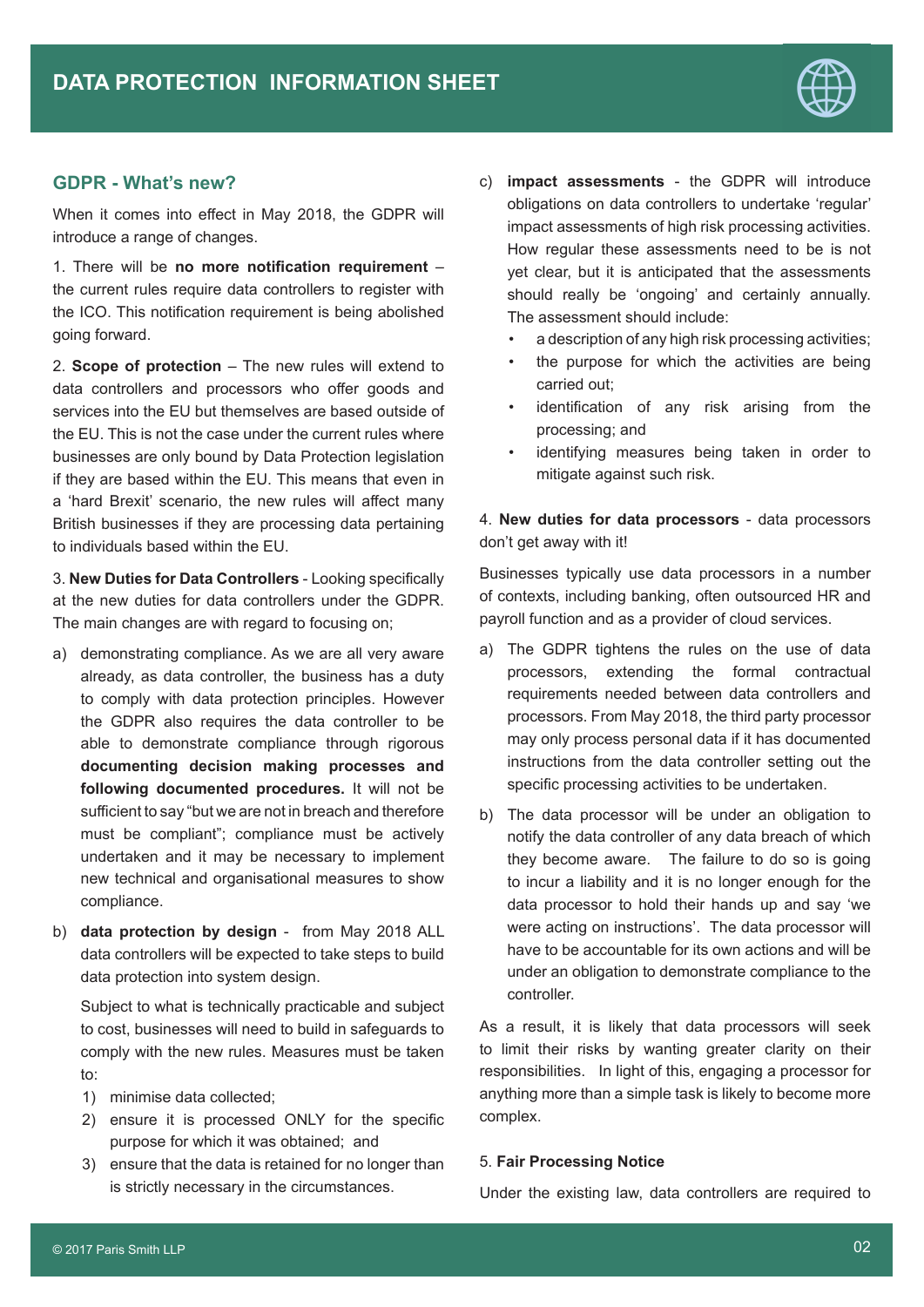

provide individuals with a privacy notice (sometimes called "**Fair Processing Notice**") setting out the purposes for which data is processed, together with any further information needed to ensure processing is fair and legally compliant.

Under the GDPR, all information provided must be:

- concise
- transparent
- easily accessible and
- given in plain language.

In addition, data controllers will need to explain:

- where the data has originated from (unless it originates from the data subject);
- who will receive personal data (or the categories of recipients);
- the period for which data will be stored; and
- businesses will have to inform the individual of the existence of extended data subject rights (see below);
- whether the data is being transferred outside of the EU - remembering that this is going to be us in two years time. If data IS being transferred outside of the EU, businesses are going to be required to provide individuals with information concerning the legal basis for the transfer of the data to a non-EU third country **and**, give information on the safeguards applied to the transfer of such data.

It seems apparent that businesses will need to provide significantly more information than is required at present under the DPA. Accordingly, there is a risk of tension between the level of detail required to be supplied and the obligation to provide information concisely, accessibly and in plain language and we look forward to yet more guidance on this in due course.

#### 6. **Data Subject Rights**

- a) The data subject access right (**DSAR**) in Article 15 of the GDPR is broadly similar to the rights under the existing rules. However, the GDPR introduces additional rights for data subjects which include a package of new rights broadly summarised as 'delete it freeze it correct it' including:
	- 1) the right to be forgotten which might be exercised where for example:

the processing of data is no longer necessary in

relation to the purposes for which it was collected or processed.

- 2) the right to rectification where for example the data is inaccurate or incomplete and
- 3) the right to restriction of processing (Article 18) where the processing is either unlawful, or where a data subject has objected to processing based on the 'legitimate interest' condition.
- b) The current compliance period for responding to a data subject access request is **40 days** and this will be replaced with an obligation to comply **without undue delay and within one month, with an extension of two additional months if necessary**, taking into account the complexity of the request.

Given the complexity of most DSARs in a commercial context, it seems likely that the normal period for compliance will be up to three months almost as a matter of course provided that your decision making process for extending this time frame is clearly documented.

- c) The current £10 fee applicable to requests under the Data Protection Act 1998 will be abolished. However, where a request is "manifestly unfounded or excessive" the employer may either charge a "reasonable" fee, taking into account administrative costs.
- d) Or the data controller **may refuse to act on the request altogether**.

**Clearly this is a significant change** and a refusal to act altogether is not something to be used lightly such a refusal will require clear and justified reasoning which must be fully documented.

What is "manifestly excessive" will depend on the specific circumstances, but it is hoped that the ability to either charge a reasonable fee or refuse to act altogether COULD have the potential to discourage vexatious and onerous requests.

It is intended that where requests are substantial, the revised rules should lead to a dialogue between the Business and the data subject. This should lead to clarity on what information the data subject wants and how to handle the request, with the fall back of the regulator if either side is being unreasonable.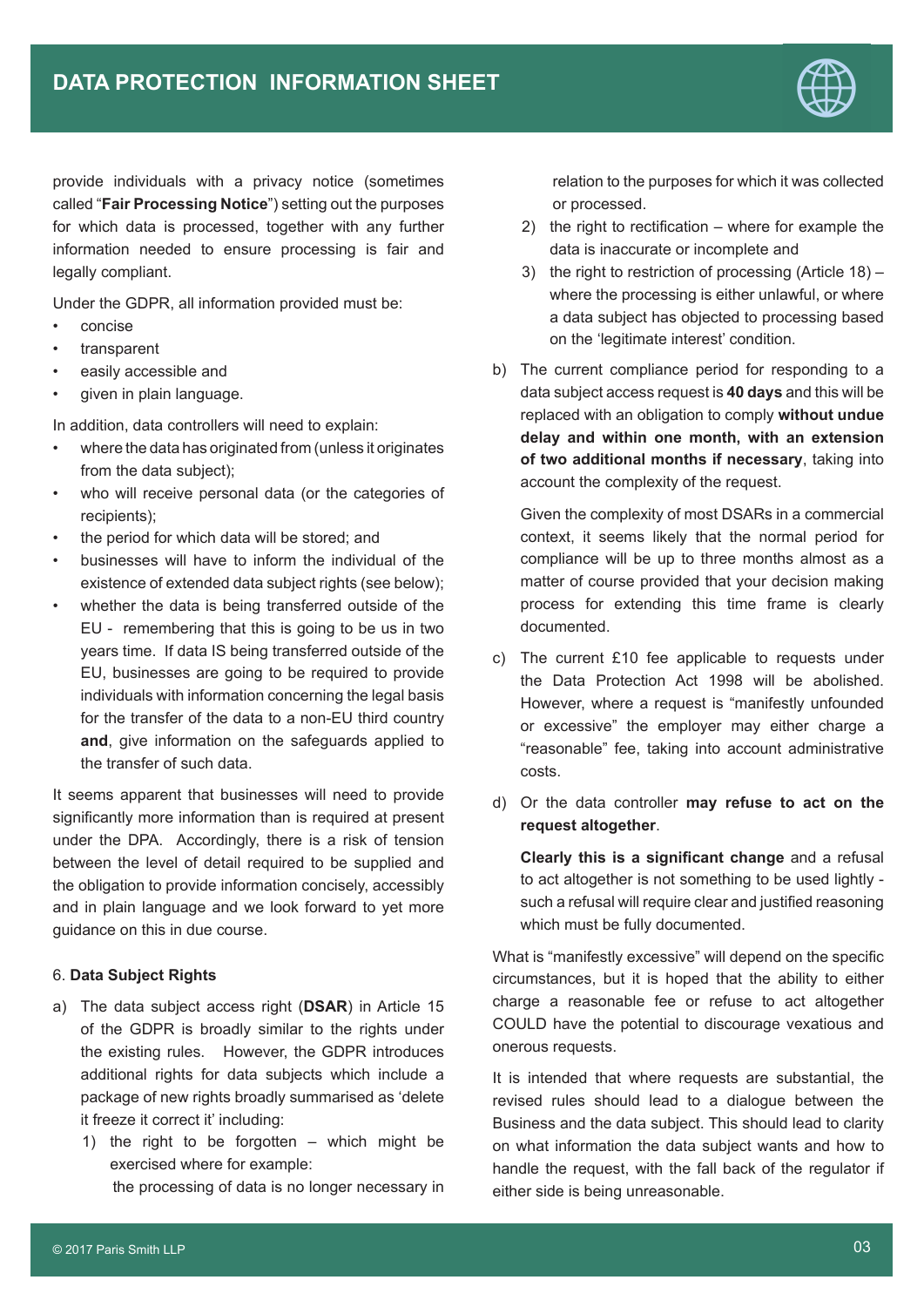

If nothing else, the new rule should inhibit requests encompassing thousands of emails requiring days of work from a team of people.

### 7. **Consent**

Looking at a few key areas in more details - the giving of consent by a data subject is one of the gateways (and is the least controversial gateway) through which a business can establish a legal basis for processing personal data.

As you might expect, the GDPR sets out stricter and more detailed conditions for the obtaining of consent:

- The onus is on the business to show that consent has been given and such consent must be freely given. specific, informed and unambiguous.
- It will not be considered freely given if there is no genuine free choice.

At present, many businesses obtain consent for processing personal data by the **use of standard provisions** in either their employment contracts (in respect of employees or volunteers) or standard forms in respect of donations received. In general, standard forms are offered on a "take it or leave it" basis, under which an individual has no real choice. This means the consent obtained in the contract is unlikely to be effective from May 2018.

The ICO suggests that if consent is given by means of a written declaration, the request must be made in a manner that is clearly distinguishable from other aspects of the document. The ICO is currently recommending that the individual gives specific consent using a separate signature box.

• As is currently the case, an individual has the right to withdraw consent at any time but the GDPR requires that he/she must specifically be informed of this right by the business. The principle is that **it must be as easy to withdraw consent as it is to give it.**

# 8. **Data Protection Officers**

Although some businesses will appoint DPOs voluntarily, there is only a requirement to have a DPO under the GDPR if your core activities involve:

- systematic monitoring; or
- large-scale processing of sensitive data (for example, health data or criminal records); or

if you are a public body.

Data processors will also be required to appoint a DPO if processing is carried out by them on behalf of a public authority or body.

There are no set rules as to a job description for a DPO but using common sense - some of us solicitors, do have some, = the main roles of a data protection officer (DPO) are to:

- 1) advise data controllers or data processors of their legal obligations;
- 2) monitor compliance with the GDPR;
- 3) be responsible for the implementation of policies, undertaking impact assessments and data protection by design; and
- 4) be a point of contact for the regulator.

A DPO will be independent, with a position in some ways analogous to an auditor although it is perfectly permissible for the DPO to be an employee.

#### 9. **Data Breach Notifications**

The definition of a **personal data breach** is "*a breach of security leading to the accidental or unlawful destruction, loss, alteration or unauthorised disclosure of personal data*".

Employees and volunteers, despite being the most wondrous of people, can make mistakes; they leave laptops on trains (if they work for banks it seems), send emails to the wrong person and are careless with passwords. These are all personal data breaches.

Under the revised rules, employers discovering a personal data breach must notify the regulator promptly and **within 72 hours**, if feasible. If the notification is not made within this time, the employer must provide a "reasoned justification" explaining the delay. The notification requirement does not apply if the breach is unlikely to result in a risk to data subjects (for example, because all data on a laptop was encrypted).

In notifying a breach, a business must describe:

- 1. what has happened; and
- 2. set out the approximate numbers of individuals affected;
- 3. the likely consequences of the breach; and
- 4. the measures taken or proposed in respect of